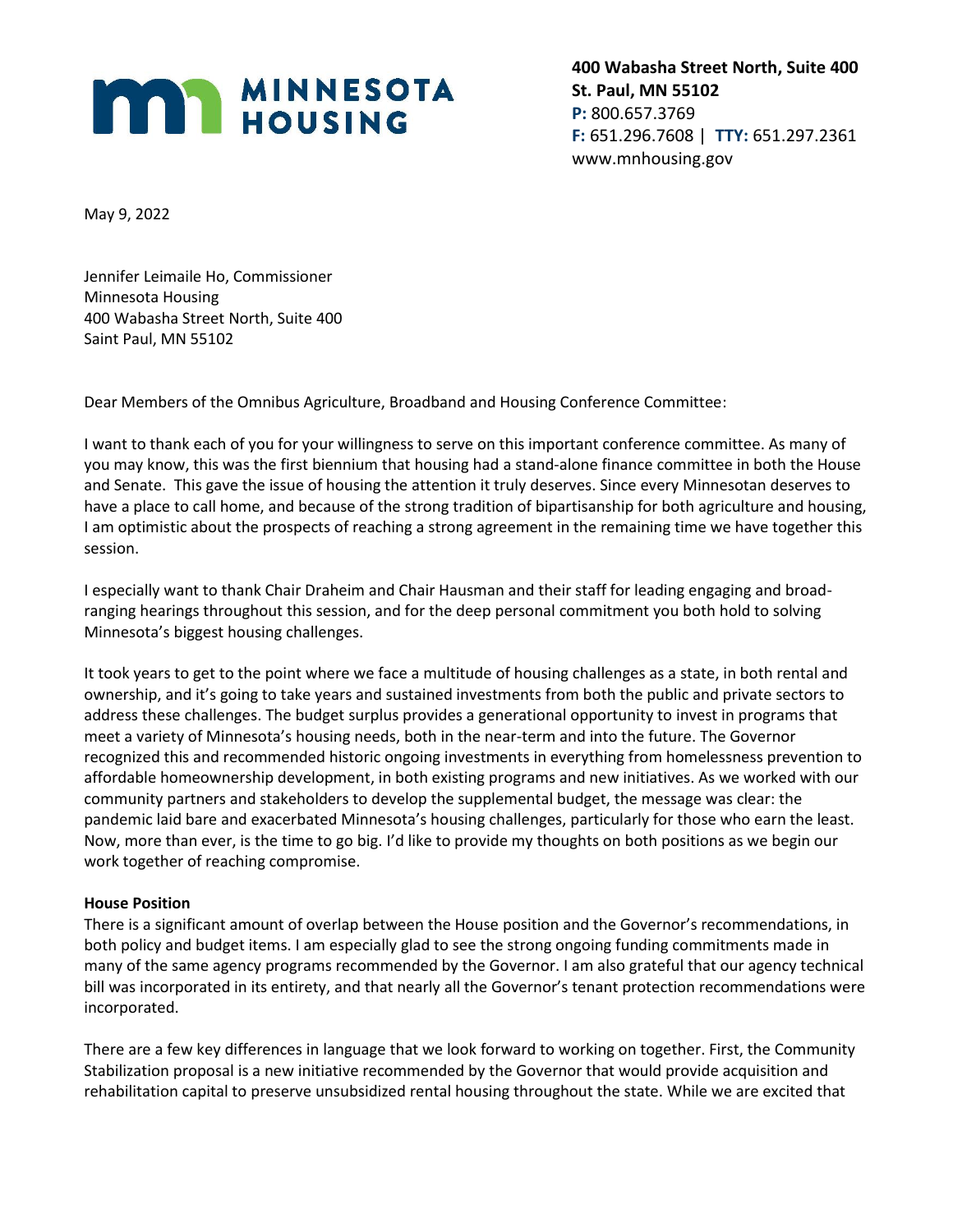the House included significant funding for this program, there are language differences that we would need to work through especially if the amount appropriated for this program decreases. One example is the language in the House's bill that would require the agency to use an intermediary to deploy the resources.

The second item I'd like to discuss more with members of the committee is the new first generation downpayment assistance proposal. The Governor shares the commitment to significant resources for moving more Minnesota renter households into affordable homeownership, as well as the work to target resources toward Indigenous Households and Households of Color. We know downpayment assistance is successful in helping low- and moderate-income households reach homeownership. Minnesota Housing lends to Indigenous Households and Households of Color at more than twice the rate of the broader industry, with some agency first mortgage and downpayment programs reaching as high as 75% last quarter. However, our limited appropriated and agency resources are structured to meet what homeowners need while the new program is structured with fixed amounts. We are concerned that as currently proposed, this program would serve many households that would typically receive agency assistance when the goal is to serve more households with more available resources. I would also like to better understand the role for Midwest Minnesota CDC in deploying the resources across the entire state and how we can continue the work of closing the homeownership gap after the threeyear period has ended and the funding exhausted.

## **Senate Position**

I want to thank Chair Draheim for carrying the Senate Housing Omnibus Finance and Policy Bill. The areas of overlap in priorities between this bill and the Governor's budget recommendations are encouraging. It's clear we share the priorities of working toward closing racial disparities in homeownership by preserving and developing new opportunities. One-time funding is helpful but on-going commitments would signal to developers the time to go big is now.

I'm grateful for several policy provisions from the agency's technical policy bill that were included in this bill. While some changes were merely grammatical, others will expand and clarify eligibility, make processes easier, and potentially save the state money on the debt Minnesota Housing issues for Housing Infrastructure Bonds. I'm encouraged to see the Senate's commitment to ensuring that our programs function as intended and are responsive to our partners' needs and input. There were several provisions of the agency policy bill that are not included. This includes our request to clarify outstanding bonds and notes, financing for accessory dwelling units, technical changes to Housing Infrastructure Bond statutes and allowing the agency to use preservation funding to replace units. These are not controversial changes and I hope the Senate is able to articulate their specific concerns so we can address them.

While we share many priorities, the Senate position focuses almost entirely on homeownership needs, includes only one of the Governor's budget eleven recommendations, provides only one-time funding, and funds a limited number of community organizations to perform activities already funded by agency programs. Whether it is workforce housing in Greater Minnesota or additional emergency housing assistance to pay landlords, there are significant housing needs that are not addressed in the Senate's bill.

The following are some specific comments on provisions in the bill:

#### **New Activities in Pool 3**

During a time of historic surplus, it seems unnecessary to redirect agency resources away from current activities. Since agency earnings have remained relatively flat recently, adding new activities will force us to reduce or stop activities that we currently do, such as supplementing state appropriations for downpayment assistance, Rehabilitation Loan Program, and Homeownership Capacity. Helping households get into homeownership,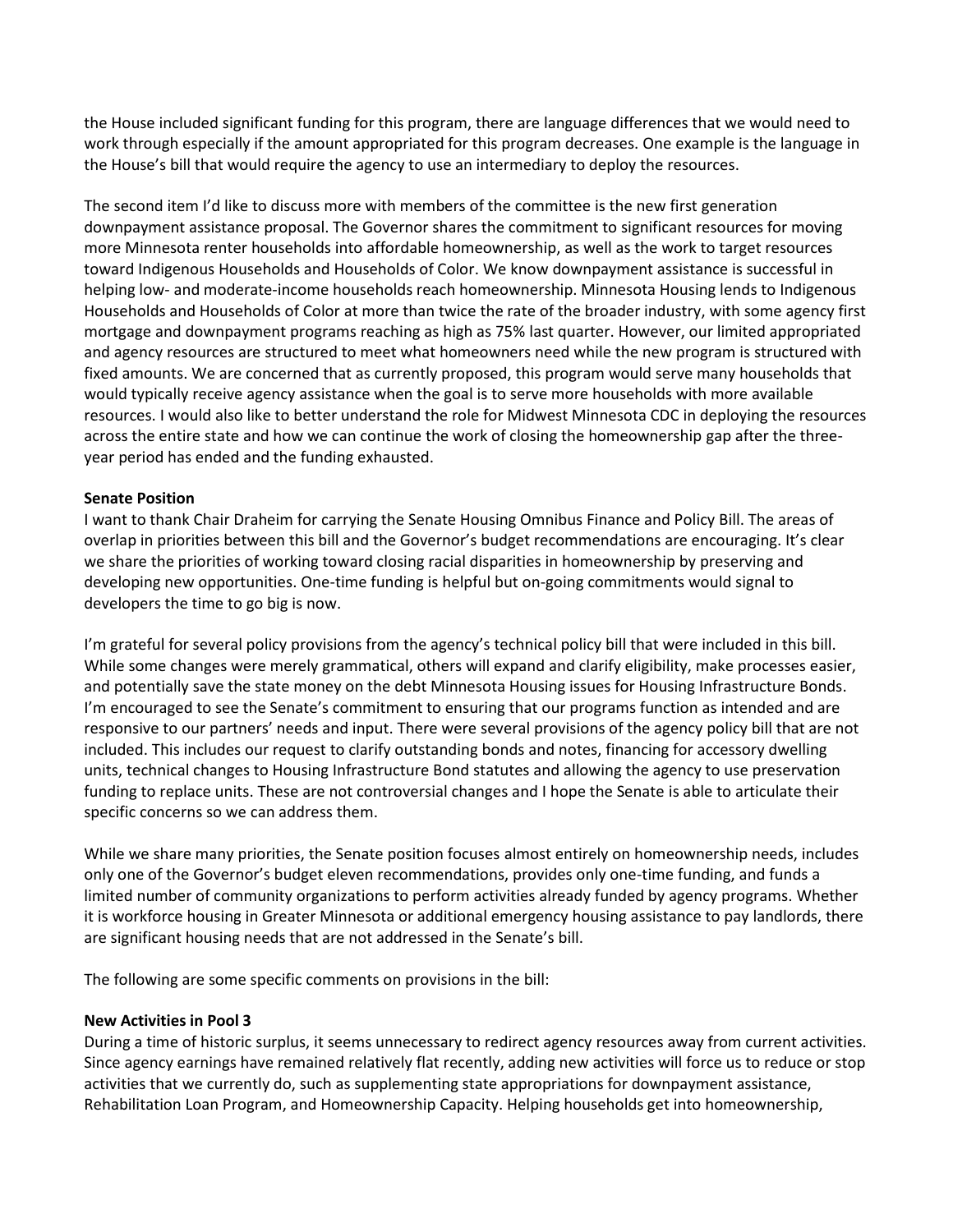helping extremely low-income households stay in their homes, and helping households of color prepare for homeownership are all important initiatives to our partners, the Governor and Lieutenant Governor, and the legislature. We have the resources as a state to continue and expand these efforts through additional investments in state appropriated programs.

## **Homeownership Investment Grants Program**

This is an area of the bill where we have common goals and should be expanding efforts. Many of these activities align with current agency programs that are underfunded. I'd like to better understand the rationale for only allowing nonprofit CDFIs to be eligible for this funding. There are many other entities, both in the public and private sectors, who successfully perform these activities and we want to ensure that not only is the entire state, served, but that communities are served by organizations that understand their needs. It also isn't clear why it is necessary to fund each of these activities separately from the existing programs the agency operates. Lastly, we share the concerns of our partner organizations of limiting acquisition/rehabilitation/resale activities and homeownership counseling.

## **Housing Policy**

## **Limitation of Powers; Eviction Proceedings**

The Governor's Executive Order halting evictions saved lives and kept people in their homes during the pandemic. This provision was not heard this year and we're concerned that the limits in this section go too far and could have unintended consequences.

#### **Rehabilitation Loan Program**

The loan limit for the Rehabilitation Loan Program was just increased last session from \$27,000 to \$37,500. We're concerned about any additional increases without more funding this soon after a significant increase occurred.

#### **Housing Disparities**

We are glad to see the Senate's focused commitment to addressing the state's unacceptable racial disparities in homeownership, and we share it. However, we are concerned that the new language that was not heard prior to the omnibus bill being released and appears to require programs with multiple uses, such as Economic Development and Housing Challenge Program, to only be used for homeownership. Since racial disparities in housing existing throughout the housing continuum, from overrepresentation of people of color in the homeless population to one of the worst in the nation racial disparities in homeownership, the Governor thinks it is important that we are intentional about directing appropriated resources to address housing disparities wherever they may exist. We hope we can find agreement with the legislature on this provision.

## **Requires points in all programs for how quickly a project can be constructed**

While we agree that we need to find ways to increase the speed of production, we are concerned this provision wouldn't be feasible to implement as the legislature intends, and that compliance would be difficult for developers. For example, Minnesota's weather is a key factor in construction timelines. Even if we award points for a proposal under these criteria and the developer has every intention of meeting their proposed timeline, the timing of closing on the financing and the seasons may not align. Additionally, current market factors such as shortages and/or delays of materials, as well as a tight labor market, will only add to the complexity of including this in scoring.

#### **Changes to Greater MN Workforce Housing Development Program**

An adequate supply of rental housing continues to be an important component for growing the industries unique to Greater Minnesota. This program was designed to be responsive to the unique challenges that can